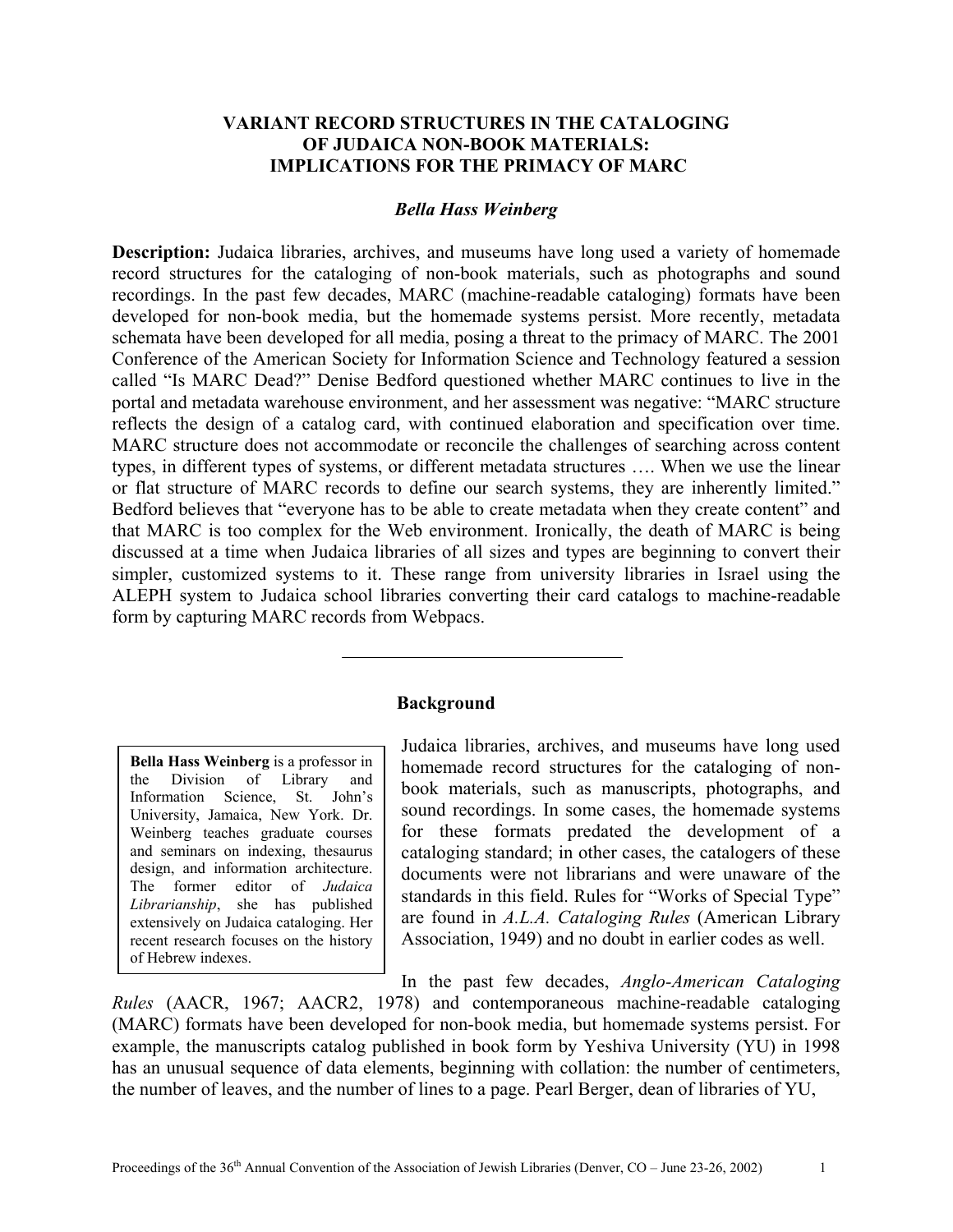informs me that the author of the catalog claims that this is the cataloging standard used by the Ben-Zvi Institute in Israel (personal communication, June 3, 2002).

The record structure used for cataloging the Photo Archives of the U.S. Holocaust Memorial Museum was described by Sharon Muller (2001) at a recent AJL Convention; the records are machine-readable, but not in MARC format. The sequence of fields after the caption is: Photo Credit, Date, Place, Photographer. . . .

The finding aid of the Yiddish Music Collection of Brandeis University Libraries (1997) is mounted on the Web. Each item is described in four (unlabeled) fields: title, author, imprint, and name of collection. These are certainly not MARC records. The descriptions lack General Material Designations, such as [sound recording] (AACR2, 1978, p. 20), as well as collation, and so the form of the documents is hard to discern: Is *Album Fun Idiste Folksgezangen* a record album or a printed anthology of Yiddish folk songs? The URL (Uniform Resource Locator) of the finding aid provides relevant information—Yiddish sheet music—but some of the items seem to be books, e.g., *"Akhtsik Folks-lider* [Eighty folk songs], v. 2."

Recently, metadata schemata have been developed for all media, including books, which poses a threat to the primacy of MARC. At the AJL Convention held in June 2000, I described metadata schemes for archival materials and visual resources (Weinberg, 2001). Some of these schemes, such as that of the Visual Resources Association (2002), have fields that are not present in MARC, for example, the one relating to digital rights management. This can be a strong argument for rejecting MARC: it does not do everything you want it to do.

[In a paper presented at the same session as this one, Heidi Lerner and Seth Jerchower (2002) discussed the use of MARC for cataloging digitized Genizah fragments. Information on rights was inserted into MARC field 540, Terms Governing Use and Reproduction Note, even though none of the examples in the documentation for this field are for electronic documents (OCLC, 2002, pp. 5:57 – 5:58). In a personal communication after the presentation, Seth Jerchower told me of plans to add codicological data (e.g., watermarks) to the MARC records. Presumably this would go into the 300 field (Physical Description), even though the MARC documentation for this field says that when the material of a manuscript is paper, it should not be recorded (OCLC, 2002, p. 3:9). Subsequently, in a personal communication dated Aug. 13, 2002, Dr. Jerchower sent me an expanded template of MARC fields, with many codicological data elements coded via subfield delimiters in field 340 – Physical Medium, in accordance with MARC 21 documentation. This template is not just a refinement of the prior edition, but a revision, in that several data elements were transferred from 500 (Note) fields to 300 fields.

These examples indicate that MARC tags can be reinterpreted or "stretched" to accommodate information not traditionally included in bibliographic records. My colleague Dr. Sherry Vellucci points out, however, that even when MARC fields match those of metadata schemes, the former may be less powerful. For example, there is no hyperlink from the MARC 540 field to the site of the organization that controls the rights, but in metadata schemes there is such a link, rendering them interactive (personal communications, Aug. 8 and 14, 2002).]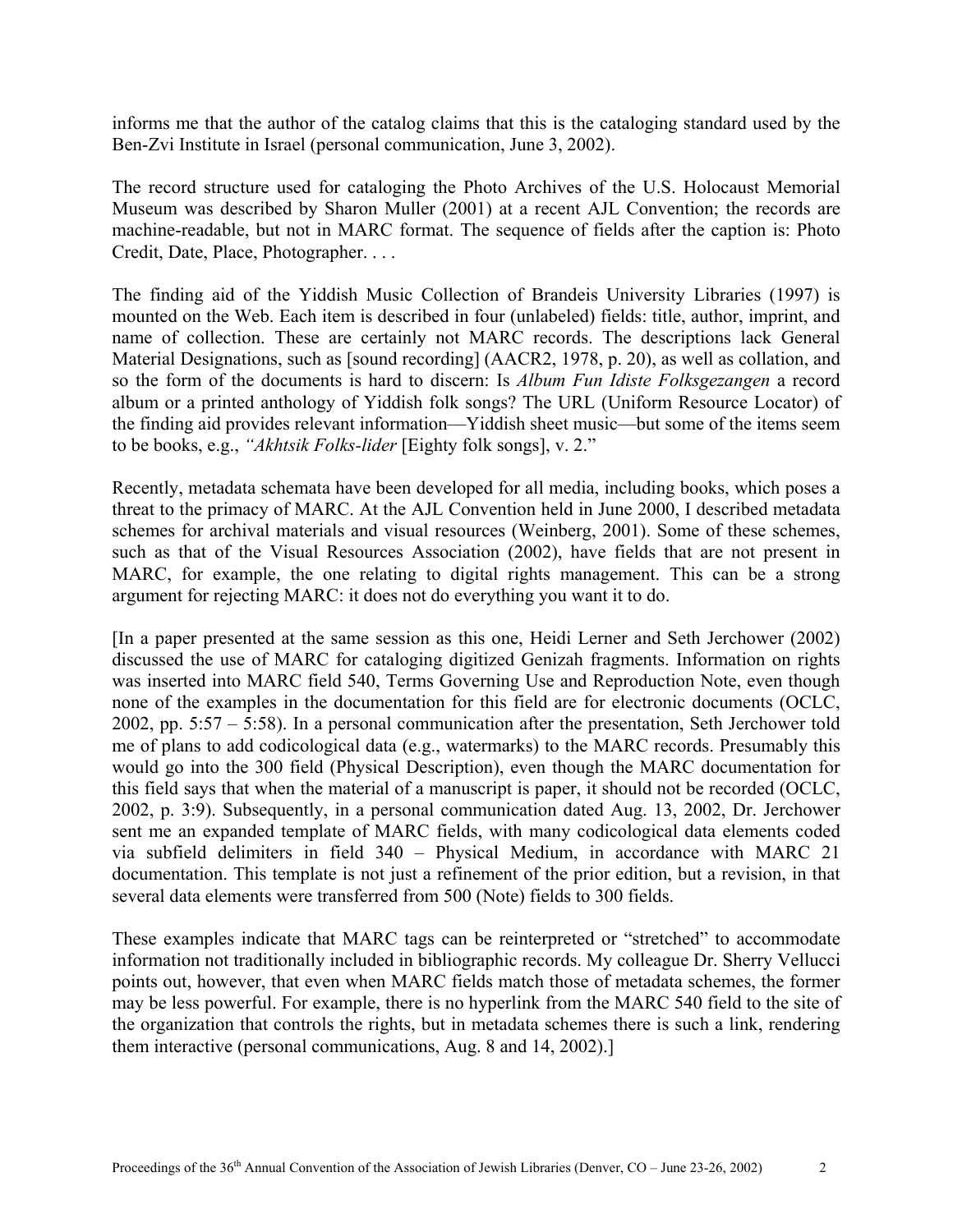#### **Is MARC Dead?**

The 2001 Conference of the American Society for Information Science and Technology (ASIS&T; formerly ASIS) featured a session called "Is MARC Dead?". A program with the same title was held in 2000 by the MARC Format Interest Group of the American Library Association, as reported by Alan Danskin (2002, p. 3)*.* According to the ASIS&T abstract (Lavagnino et al., 2001), the session was supposed to have a panel, including a librarian named Ardis Hanson taking the position that MARC lives, but Denise Bedford, Senior Information Officer of the World Bank Group, Information Solutions Group (Bedford, 2001, slide [1]), was the only speaker. [The *Bulletin* of ASIS&T (April/May 2002, p. 6) reports that Denise Bedford is on the Board of Trustees of the Dublin Core Metadata Initiative, which may reflect her anti-MARC and pro-metadata views.]

Dr. Bedford kindly shared her PowerPoint slides with me; they could not be projected at the ASIS&T Conference because of a technical problem. Although I disagree with some of Bedford's points, I believe she has raised many important questions for the cataloging and metadata communities.

Bedford asks whether MARC continues to live in the portal and metadata warehouse environment. Her assessment is negative: "MARC structure reflects the design of a catalog card, with continued elaboration & specification over time ..." (Bedford, slide [35]). This observation echoes the earlier one of Michael Gorman (the primary editor of AACR2), that the MARC record is a "catalog card on wheels."

Additional criticisms by Bedford: "MARC structure does not accommodate or reconcile the challenges of searching across content types, in different types of systems, or different metadata structures …" (slide [36]). Some members of the ASIS&T audience commented that MARC was never designed for searching. My responses to the first point are (a) that format integration *does* facilitate searching across content types—within the MARC structure, and (b) RLIN (the Research Libraries Information Network) has since its inception afforded simultaneous searching of multiple files, such as Books and Scores, in MARC format.

An inconsistency I find in Bedford's arguments is that after proposing a "metadata warehouse approach to content management," she advises, "Work from a *type of content* perspective, since core metadata *converge* by type of content …" (slide [18]). Here she seems to be advocating *separating* records for different media rather than retrieving all media in a single search.

In response to Bedford's point about searching in different types of systems, we can state that all vendors of integrated library systems accommodate the MARC format. [In a personal communication after the conference (Aug. 1, 2002), Bedford explained that she is talking about unified access to radically different types of computerized systems, including those designed for financial data.] Elsewhere Bedford says, "While [an] online catalog is an *instance* of a search system, it is not a complete representation of a fully elaborated search system" (slide [35]). It is thus clear that she considers the capabilities of integrated library systems limited. Bedford's criticism that MARC does not reconcile the challenges of searching across different metadata structures is anachronistic: One cannot fault the designers of MARC, who were pioneers in the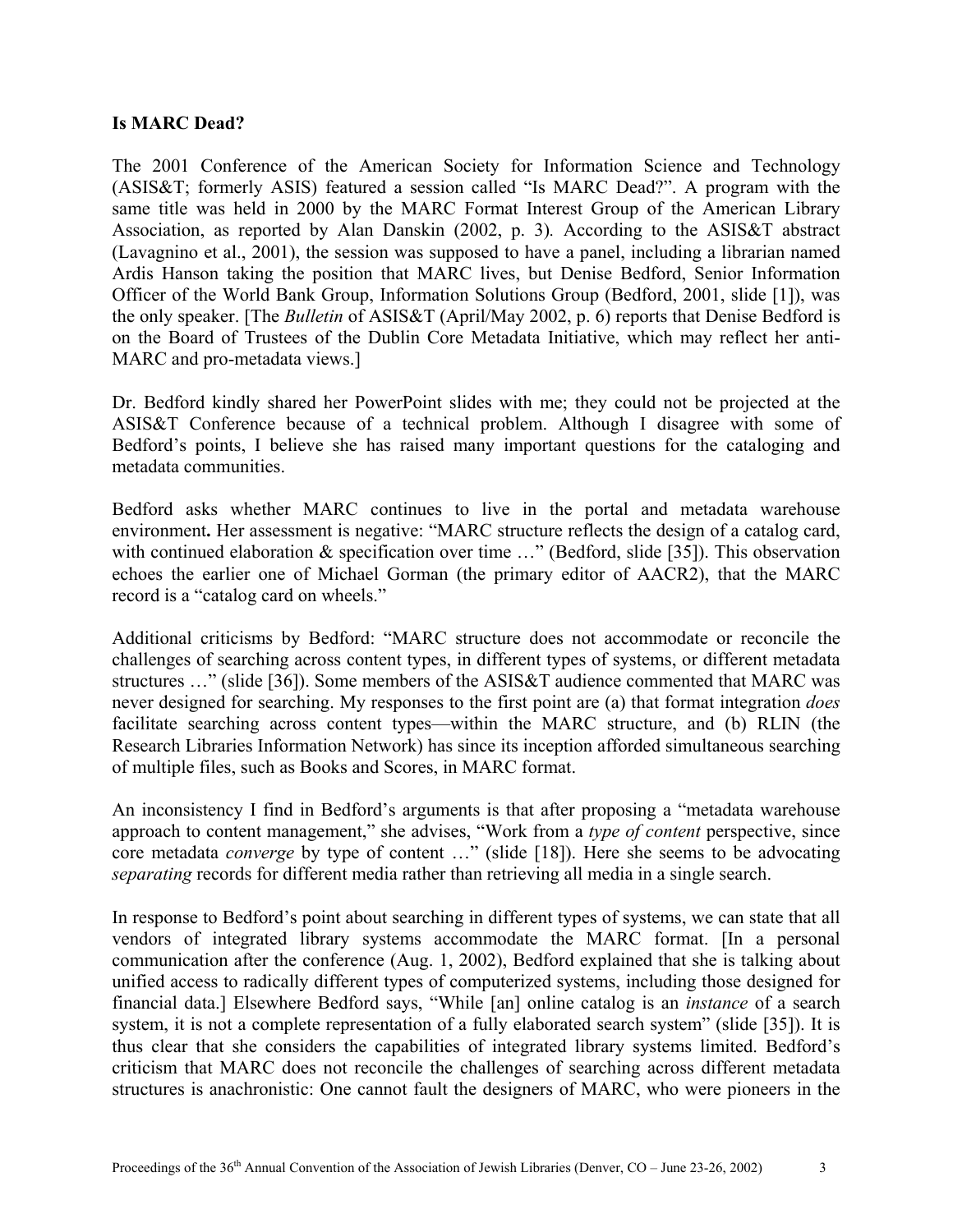1960s, for not envisioning multiple metadata schemes. The developers of MARC were creating the *first* metadata scheme for computer processing. The anachronism is repeated in a question posed by Bedford: "Is MARC suited to its stated purpose as a standard specification for metadata exchange?" (slide [28]). The term *metadata* postdates the development of MARC by about three decades, but has now been applied retroactively as a synonym for *cataloging.*

Another of Bedford's criticisms that I consider inappropriate is: "MARC doesn't support attributes we need to work with for different content types—particularly data metadata. …" MARC is a format for the exchange of bibliographic information; it's wrong to fault MARC for not being appropriate for statistical data. But Bedford has a point: If you want one metadata schema to handle all content types, including statistical data, MARC is not it; however, I don't know of any other metadata scheme that fits this bill. Most are designed for a single content type, such as visual resources. The general metadata scheme, Dublin Core, does not have the fields required to characterize statistical data.

Bedford points out, "When we use the linear or flat structure of MARC records to define our search systems [,] they are inherently limited" ([slide [37]). Here I believe she is referring to the recent series of papers on bibliographic relationships, by Tillett, Vellucci, Leazer, and Smiraglia, which focus on this limitation of MARC. (A 1999 paper by the last two authors cites papers by the first two.) Later, Bedford raises the question, "Can we construct well structured relations in databases using MARC records—relations that contain a minimum amount of redundancy?" (slide [40]). In this question she is no doubt alluding to the "multiple versions" problem, which received much attention at the Bicentennial Conference on Bibliographic Control, held in November 2000 at the Library of Congress. [The *Proceedings* of this conference were published in 2001.]

# **Complexity of MARC**

A significant point made by Bedford is that MARC is too complex for the Web environment. In a paper presented at the ASIS Conference in 1996, I discussed complexity in indexing systems and demonstrated that the complicated systems have been abandoned and replaced by simpler ones (Weinberg, 1996b). A notable example is PRECIS, the Preserved Context Indexing System (Austin, 1984). For a while, the library community considered adopting this system—which was based on Noam Chomsky's (1957) theory of syntax (i.e., transformational grammar)—as a replacement for Library of Congress Subject Headings, but PRECIS was subsequently abandoned by all bibliographic agencies that had used it (Hans Wellisch, personal communication).

Alan Danskin (2002), writing about ONIX, the metadata scheme developed by publishers, observes, "The booktrade finds MARC too complex …" (p. 2). There seems to be consensus on this across communities. We may note, however, that formerly simple metadata schemata are moving in the direction of complexity. For example, the developers of Dublin Core have added qualifiers to some of its fields (Dublin Core Metadata Initiative, 2000), thus simulating the fine coding of MARC tags and subfield indicators. I find the long list of ONIX data elements (EDItEUR, 2001) frightening.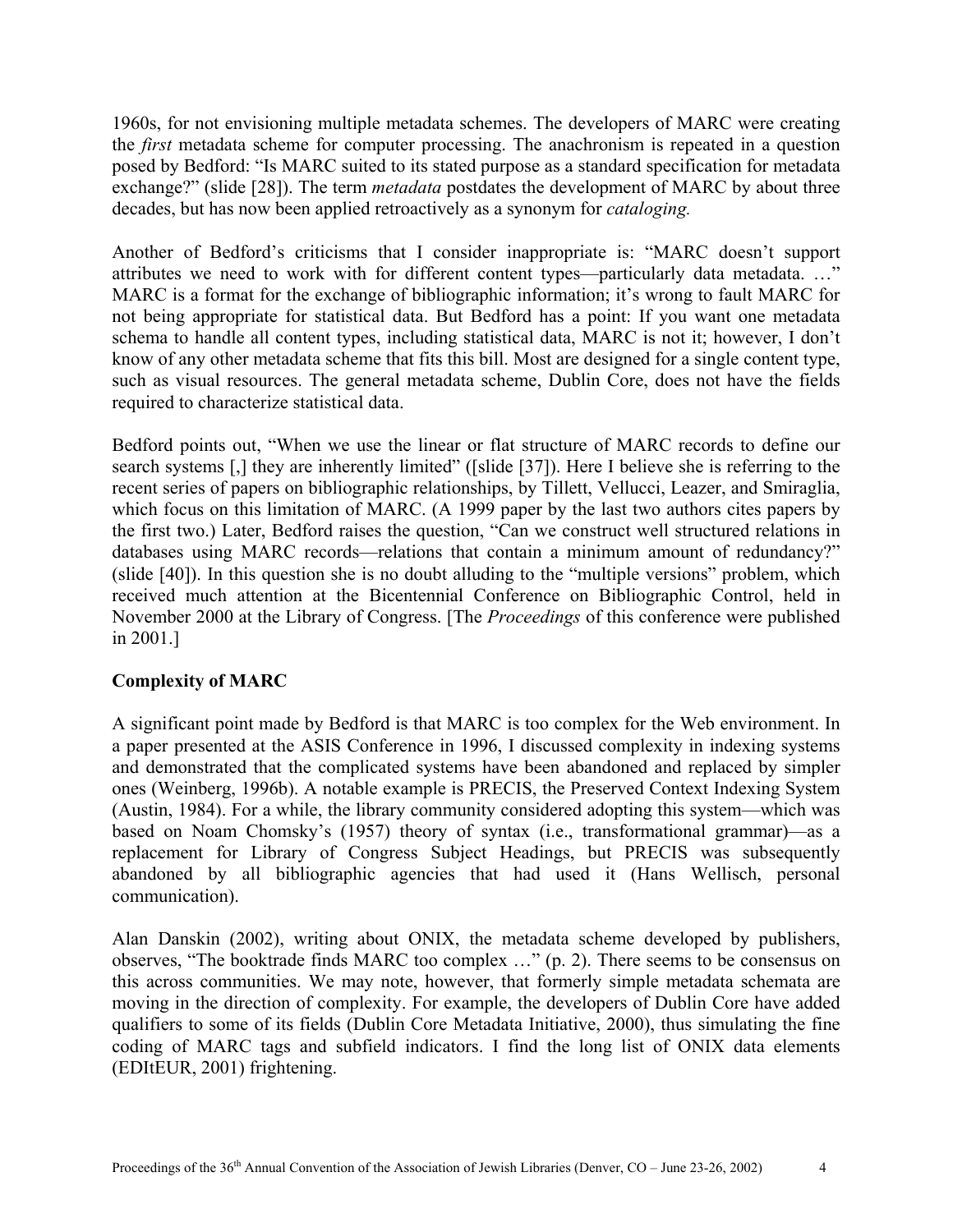It is easy to advocate simplicity in cataloging, but if you want a retrieval system to do powerful things, you need complexity. One cannot retrieve data elements that were not input, or have a computer make distinctions that were not coded by a cataloger. Furthermore, Bedford's proposal that there be a single record structure for all content types implies complexity. In stating "Smart search assumes rich metadata," Bedford (slide [36]) also seems to be contradicting her simplicity argument: rich metadata suggests complexity.

I agree with Bedford that a "Subset of [MARC] attributes typically suffices" (slide [33]). There have been studies demonstrating that many MARC fields are never searched. This could be because many integrated library systems as well as bibliographic utilities do not make it possible to search on many of the fields. As Bedford puts it, "We don't build indexes for most of the attributes" (slide [37]).

Several years ago, when I needed to know what percentage of French books contain indexes (Weinberg, 2000, p. 3), RLIN staff did a customized search for me of the Bibliothèque Nationale records, identifying those that had the string *index* in the note field (MARC tag 5XX), because a regular RLIN user cannot search the note field directly. Even RLIN staff could not exclude fiction from the search, as this genre is coded in a fixed field (008).

Bedford suggests that we "Define [a] set of *core metadata attributes* (i.e. super classes) to which existing metadata are mapped" (slide [19]). This implies a least common denominator—the simplest set of fields. Reflecting AACR (1967) and AACR2 (1978), the MARC format retains the concept of *main entry*, which cannot be mapped to any field in another metadata scheme. [In a personal communication (Aug. 5, 2002), Dr. Sherry Vellucci notes that if role indicators were used in both MARC and Dublin Core, such mapping would be possible. In MARC, role can be recorded in a subfield; in Dublin Core, role can be indicated in a qualifier.]

Alan Danskin (2002) has an excellent statement on the problems of mapping from one format to another  $(p, 2)$ :

> Format conversions cannot convert every element in every record accurately. Sometimes it isn't possible to map from one format to another because a data element in format x doesn't exist in format y or has a slightly different definition. Most of the time this doesn't matter, but it does mean that … cataloguers have to check and correct or add data. In addition[,] conversion programmes … require a lot of maintenance because formats change constantly.

### **Every Author a Cataloger**

Bedford criticizes the complexity of MARC because she believes that "everyone has to be able to create metadata when they create content" (slide [45]). It's easy to say that all authors should be able to catalog their works, but some people—who may be very intelligent—do not have a cataloging sense. A case I recall comes from the days when I was working at YIVO, and the dean of the Max Weinreich Center for Advanced Jewish Studies asked me to train the graduate students to catalog photographs for a slide bank. I designed a worksheet with various fields and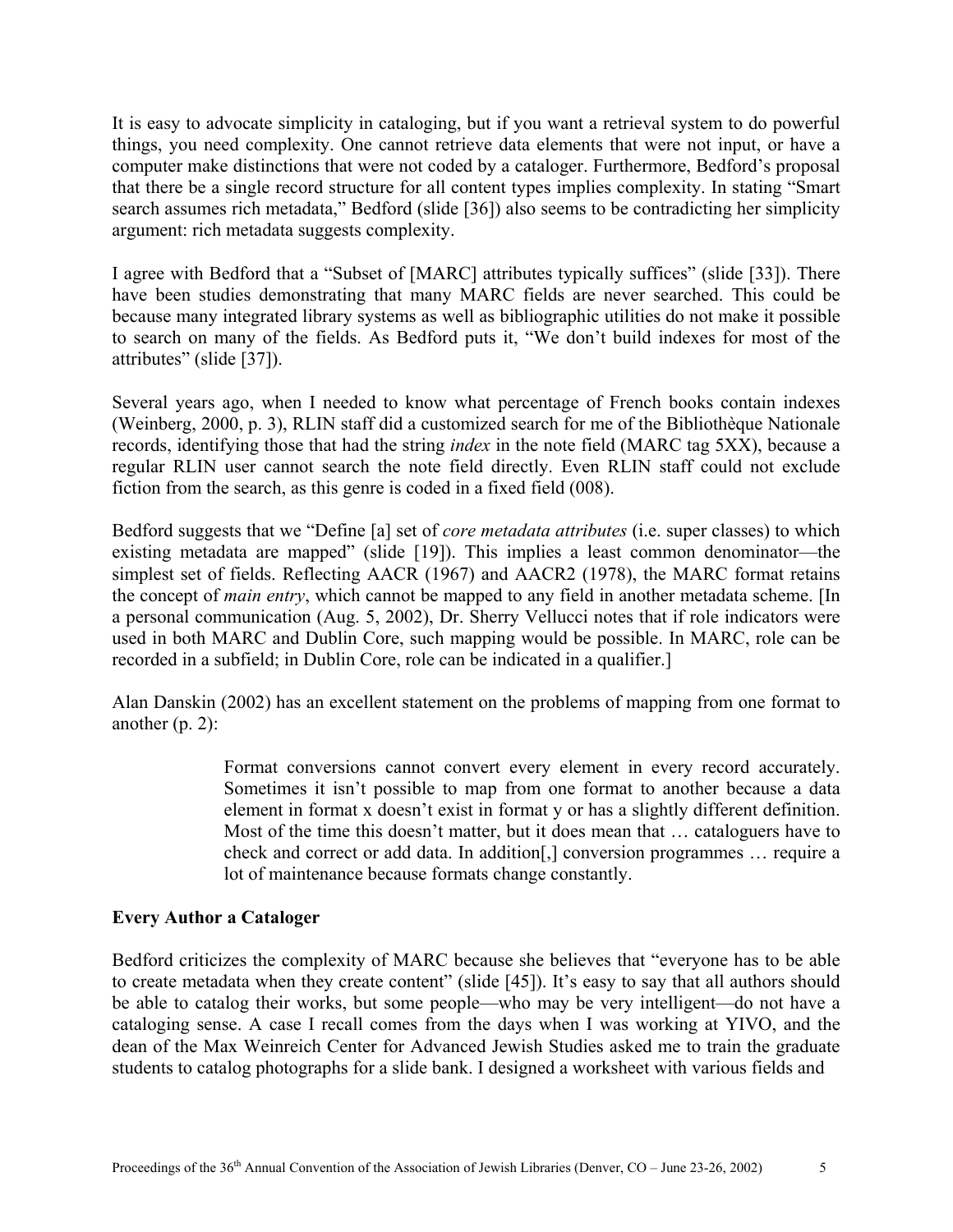asked the designated student to write subject descriptors in one of the fields. For a picture of a synagogue, she assigned the descriptor "Rear View," omitting the concept of synagogue. I said to the dean, "You must hire a librarian for the Slide Bank; this student has no cataloging sense." The student went on to earn a doctorate in history; her problem was not a lack of intelligence. Like art or music, cataloging and indexing require special talent.

One more example, from a non-Jewish domain: A number of years ago I was asked to index a multi-author theology book (Bulman & Parrella, 1994). The primary editor thought he was assisting me by asking the authors to highlight the "keywords" in the galleys of their chapters. Some of the authors had terrible indexing judgment; they highlighted a general term repeatedly and omitted many important specific concepts. Nancy Mulvany, in her manual *Indexing Books*  (1994)*,* has written about the uselessness of "author highlights": "Some authors will be far too detailed, while others will highlight only a few terms …" (p. 144). Bedford says that "Quality control will be an important aspect" of author-provided metadata, but as indexers know, it takes longer to revise a bad index prepared by an author than to create one yourself from scratch.

In sum, the idea that everyone who creates content for the Web is also able to catalog it is flawed. The rate of consistency among indexers and catalogers is known to be low, only about 25% (Saracevic, 1989, pp. 106-107). This statistic applies to trained professionals. I imagine that the percentage for people untrained in cataloging or indexing would be much lower. Those who search the Web want to retrieve all the relevant sites and only the relevant sites after inputting one or two keywords to a search box. In other words, users want 100% recall and 100% precision. How can we expect good search results with subject metadata input by amateurs who do not understand the concepts of controlled vocabulary or specificity?

Alan Danskin (2002, p. 2), in discussing ONIX, the metadata scheme created by publishers for books, suggests a future scenario:

> It could potentially mean that some of the descriptive component of cataloguing is "outsourced" to the book trade, allowing libraries to focus on the value added intellectual processes of subject indexing and collocation. There is some evidence … that [web booksellers] … would be interested in the value-added subject, authority and classification data which is provided by libraries. ….

Publishers and bookdealers are not claiming expertise in subject analysis, and, in contrast to Bedford, surely would not claim that all authors are capable of providing metadata. I find the assertion that all authors can be catalogers insulting to our profession. It reminds me of the title of a book that my husband, a pediatric surgeon, jokingly says he plans to write: *How to Take Out Your Own Appendix.* 

### **Irony of the Timing for Judaica Libraries**

Ironically, the death of MARC is being discussed at a time when Judaica libraries of all sizes and types are beginning to convert their simpler, customized systems to this standard bibliographic format. Beginning at the high end of the size range, we note that the ALEPH system, and university libraries in Israel that employ ALEPH, have adopted MARC in recent years. The key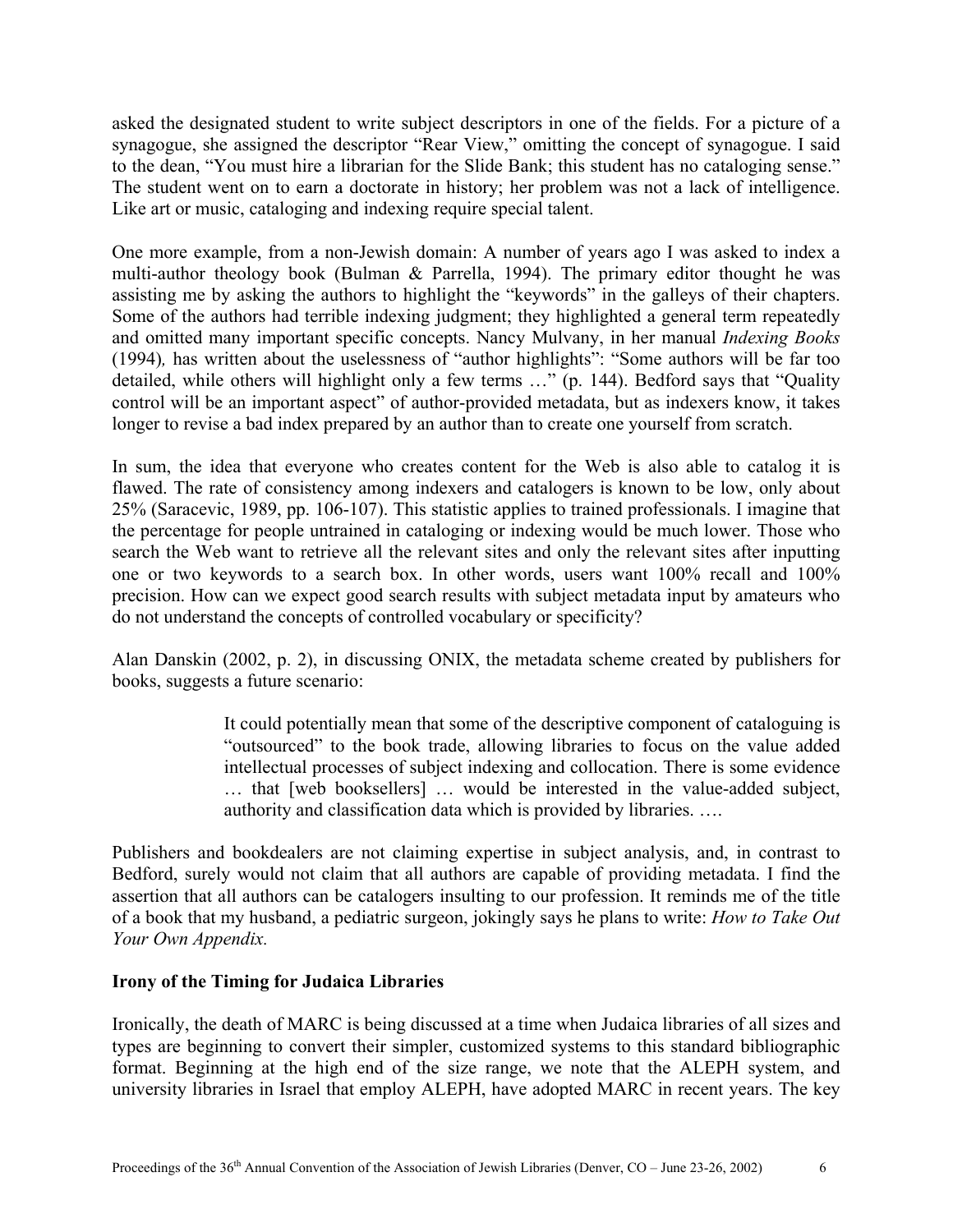feature of the original ALEPH system that was touted in the 1980s is that a library could select any fields it wanted to create bibliographic records for any type of document (Levi, 1984). The record structures created by early ALEPH users were often simpler than MARC's, which meant that the records could not readily be added to a MARC database. Conversely, MARC records could not easily be dumped into these simpler record structures.

At two recent AJL Conventions, Elhanan Adler (2000; 2001) described the difficulties of conversion to MARC in Israel. The changeover from the early ALEPH structures to MARC is far from complete: in a paper published in *International Cataloguing and Bibliographic Control*, Chaim Seymour (2001, p. 63) notes that "Most Israeli libraries operate in a non-MARC environment, using two letter field codes, which are a lot more general than the MARC fields in most cases."

The original ALEPH philosophy is echoed in Bedford's statement that an alternative to MARC would be "subsets [of attributes] defined by user communities rather than prescribed by [a] single authority" (slide [42]). That is exactly what was done in Israel by the original ALEPH users: they defined a subset of standard cataloging fields to describe the documents in their collections.

At the small end of the size range are Judaica school libraries, which, after years of simple cataloging, have recently embraced MARC, Library of Congress Subject Headings, and national authority files in order to be able to derive catalog records from OPACs (online public access catalogs) mounted on the Internet. Bedford points out correctly that "MARC is not the attribute values it uses, i. e. AACRII, LCSH, LC Class Scheme, Name Authorities, Subject Authorities" (slide [24]). I believe that Judaica school libraries are more interested in the values than in the MARC tags, but both elements are bundled together in OPACs.

The lengths to which small Judaica libraries will go to avoid original cataloging, and to avoid paying the fees of a bibliographic utility, are amazing. The software and procedures used by such libraries were described most recently by Joyce Levine (2002) at a Cataloging Workshop of the New York Metropolitan Area Chapter of AJL. [A summary of her paper is in Lovins (2002).]

Small libraries are not the only ones trying to save money by deriving catalog records. Alan Danskin notes (2002, pp. 1-2) that "The British Library. . . does not have unlimited resources" and therefore uses "derived or copy cataloguing." He points out that "The efficiency of derived cataloguing depends upon the capability to reuse records with minimal intervention. … This in turn is dependent on shared content standards" (p. 2).

Joyce Levine (2002) expressed regret for once having modified headings that were theologically objectionable, such as "Bible. O. T.," because this impeded the ability to contribute her Judaica school library's records to a union catalog; she subsequently changed her local headings to match those of the Library of Congress. This point is brought out in Daniel Lovins' summary of her paper (2002, p. 5). Levine's philosophy of conformity contrasts with that of Israeli university libraries, which are modifying both the structure and content of MARC records; Adler (2000, p. 99, slide 3) notes the changes in filing indicators as well as the decision to put Hebrew vernacular data in regular MARC fields rather than in 880 fields for parallel non-Roman data.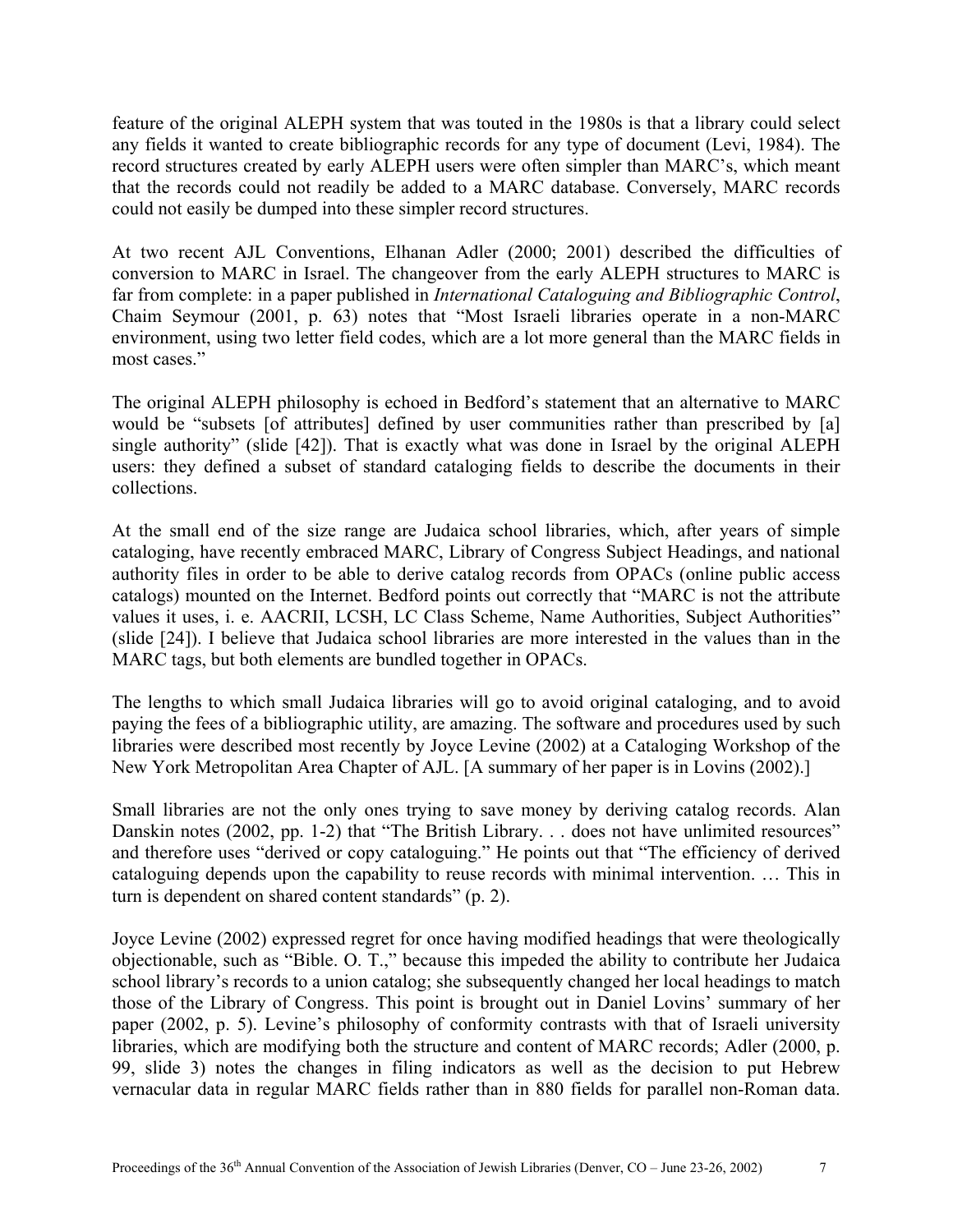This brings to mind the radical modification of LC Classification for Judaica in Israel (previously noted in Weinberg, 1987, p. 145), although the librarians implementing these changes claim to be following a standard.

To summarize this section of the paper, it is ironic that Israeli university libraries and American Jewish school libraries are just beginning to adopt MARC as the general library and information science community is asking the question "Is MARC dead?".

# **Predictions**

I don't think anyone predicts that MARC will disappear as a record structure for the cataloging of books; there is simply too much legacy data, that is, millions of bibliographic records in this format, for printed materials. OCLC and RLIN have large numbers of MARC records for other media as well. [In a personal communication (Aug. 5, 2002), Dr. Sherry Vellucci reported that on July 1, OCLC implemented a new database structure called Connexions, which features crosswalks (mapping) between MARC, Dublin Core, and the Resource Description Framework; the last-mentioned (RDF) is based on XML, which is discussed below.]

Bedford asks: "Are there opportunity costs associated with continued use of the MARC record format?" (slide [29]). My interpretation of the question is: Is it a bad idea to stick with MARC just because we have a lot of bibliographic data in this format? Although Bedford's question is valid, I believe that libraries will stay with the MARC Format for the foreseeable future, because they are inherently conservative. [Dr. Sherry Vellucci adds the observation that current vendor systems are programmed to use MARC, which is another reason that this format will persist (personal communication, Aug. 5, 2002). For vendors to reprogram their systems, there would have to be a critical mass of libraries using another format, as well as a financial incentive (S. Vellucci, personal communication, Aug. 8, 2002).]

Under the heading "Opportunity costs," Bedford poses the question: "Does MARC make information systems easier to use & less expensive to operate?" (slide [44]). My answer to both clauses is "No." MARC is not easy to work with, and it is expensive for the programmers of both bibliographic utilities and integrated library systems to keep up with the changes to MARC tags.

Also under the rubric "Opportunity costs," Bedford asks, "Can the MARC format 520 or 505 accept automatically generated summaries?" (slide [43]). Here she is (surprisingly) conflating the tags and the values that complete the fields, as well as violating her principle, " 'Tag talking' is a luxury we cannot afford" (Bedford, slide [45]). [520 is the MARC tag for "Summary, Etc. Note" and 505 is the tag for "Formatted Contents Note" (OCLC, 2002).] There is something anthropomorphic about Bedford's question, as if a MARC record evaluates the data input to it. Would that it could automatically correct Hebrew romanization!

In any case, my answer to the question (Bedford, slide [43]) is: Sure, an automatically generated summary can be input to a MARC record, but the state of automatic abstracting is not advanced. The main techniques are: (1) extraction of sentences containing frequent words in a document, which results in an incoherent abstract, and (2) extraction of the first paragraph of a document (Weinberg, 1996a, pp. 16-17).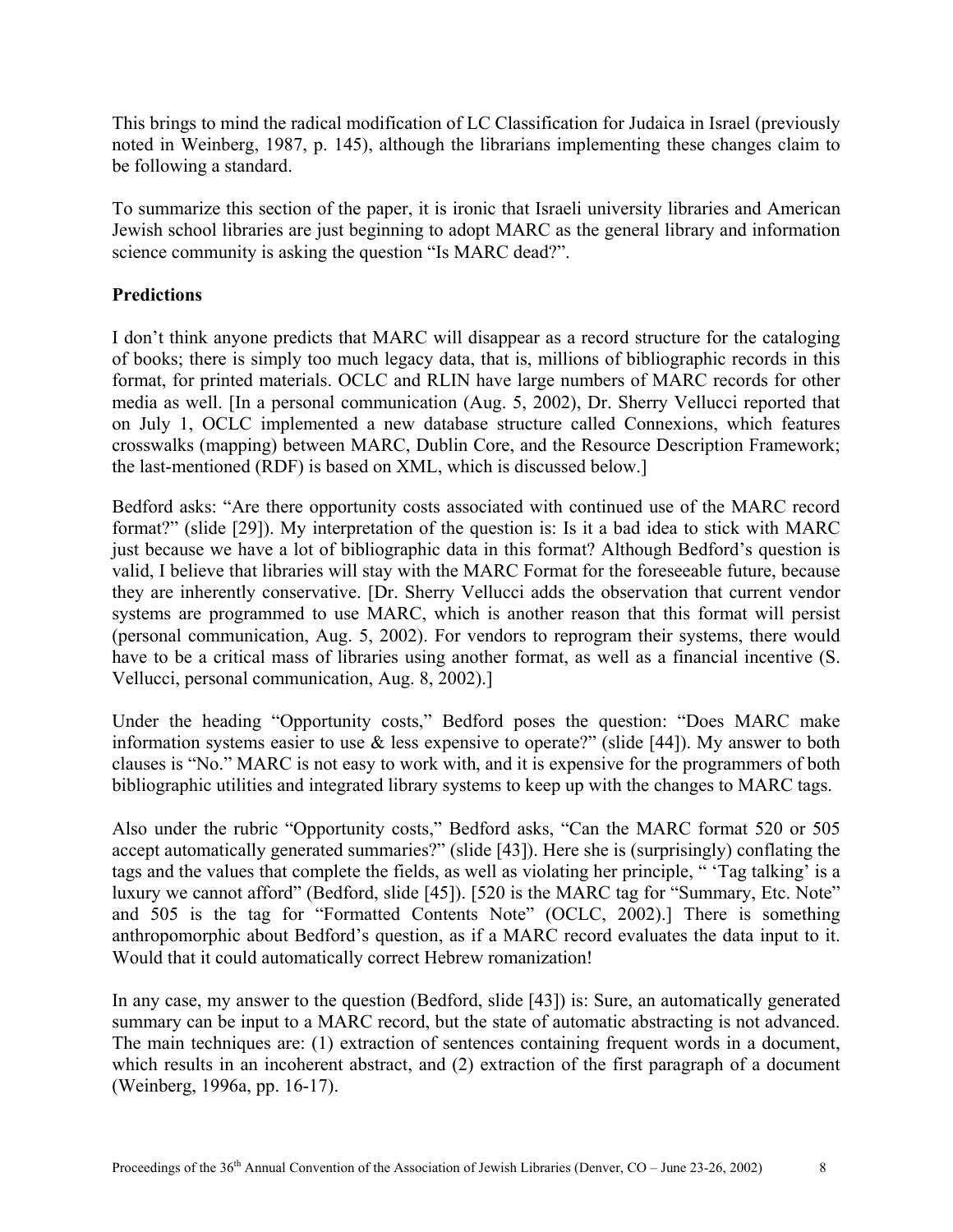As for Bedford's next question (slide [43]), "Can I integrate a fully elaborated thesaurus into a MARC-grounded search system?," I can say "Yes" with authority, as the chair of the committee that developed the NISO thesaurus standard (1994). First of all, the MARC format was modified, at the urging of the staff of the *Art & Architecture Thesaurus*, to add a tag (654) for Subject Added Entry—Faceted Topical Terms, which can be assigned instead of Library of Congress Subject Headings (LCSH). Current MARC documentation (OCLC, 2002, p. 6:37) does not indicate when the 654 tag was implemented, but the *Guide to Indexing and Cataloging with the Art & Architecture Thesaurus* (1994) reports that "The Field Guide to USMARC Coding was produced in 1989" by an AAT committee (p. 51; italics in original). Thus using thesauri other than LCSH with MARC is not a new idea. Second, good online catalogs integrate the cross reference structure of LCSH, and there is no theoretical reason why integrated library systems should not be able to display the semantic relationships coded in any thesaurus.

Bedford says the "Portal environment expects XML transformation" (slide [32]), but I have read several predictions that eXtensible Markup Language will not take hold quickly because HTML, HyperText Markup Language, is employed in millions of Web sites—the legacy data argument all over again. At the conference of the New York Chapter of the American Society of Indexers held on June 14, Dave Ream (2002, p. 5) gave a succinct explanation of the differences among the major markup languages: SGML (Standard Generalized Markup Language) codes the structure of a document; HTML codes the display format; and XML does both. For example, in XML, the level of a heading is indicated as well as that it is to be displayed in bold type. [Dr. Sherry Vellucci notes that HTML also codes document structure to some extent (personal communication, Aug. 8, 2002).]

The aforementioned predictions regarding XML are general, but Alan Danskin (2002) made a specific statement on this markup language with reference to the library community: "But it [XML] isn't here yet<sup>[1]</sup>, and the infrastructure to support it has yet to develop. For this reason it is still too early to commit ourselves to XML ..." (p. 3). Baruth (2002) writes in the June/July issue of *American Libraries,* "… for many librarians the advantages of an XML-based local library system seem vague and not worth the cost to change" (p. 58). She also notes, "There is the fear that XML will not survive, leading us down an endless migration path" (ibid.).

Setting aside the question of widespread adoption of XML, ASIS&T audience members commented to Bedford that this new markup language does not solve the structural problems of MARC, as XML is only an encoding technology, and no more efficient than MARC. [Dr. Sherry Vellucci observes that by itself, XML is just an encoding technology, but when it is used in conjunction with the Resource Description Framework (RDF), XML becomes more powerful. RDF may be compared with the type of database structure that vendors use and their decisions on what fields get indexed (personal communication, Aug. 5, 2002).]

I am not an expert on XML, but I can interpret a thesaurus encoded in this markup language. [Marjorie Hlava, President of Access Innovations, kindly sent me one (email, Dec. 20, 2000).] The standard BT, NT, and RT (Broader Term, Narrower Term, and Related Term) thesaurus codes are used, only they are enclosed in the angle brackets and slashes characteristic of HTML, e.g., <NT>Classification</NT>. This structure brings to mind the Yiddish proverb, *"Di zelbe yente, nor andersht geshleyert"* (The same old lady, only wearing a different veil).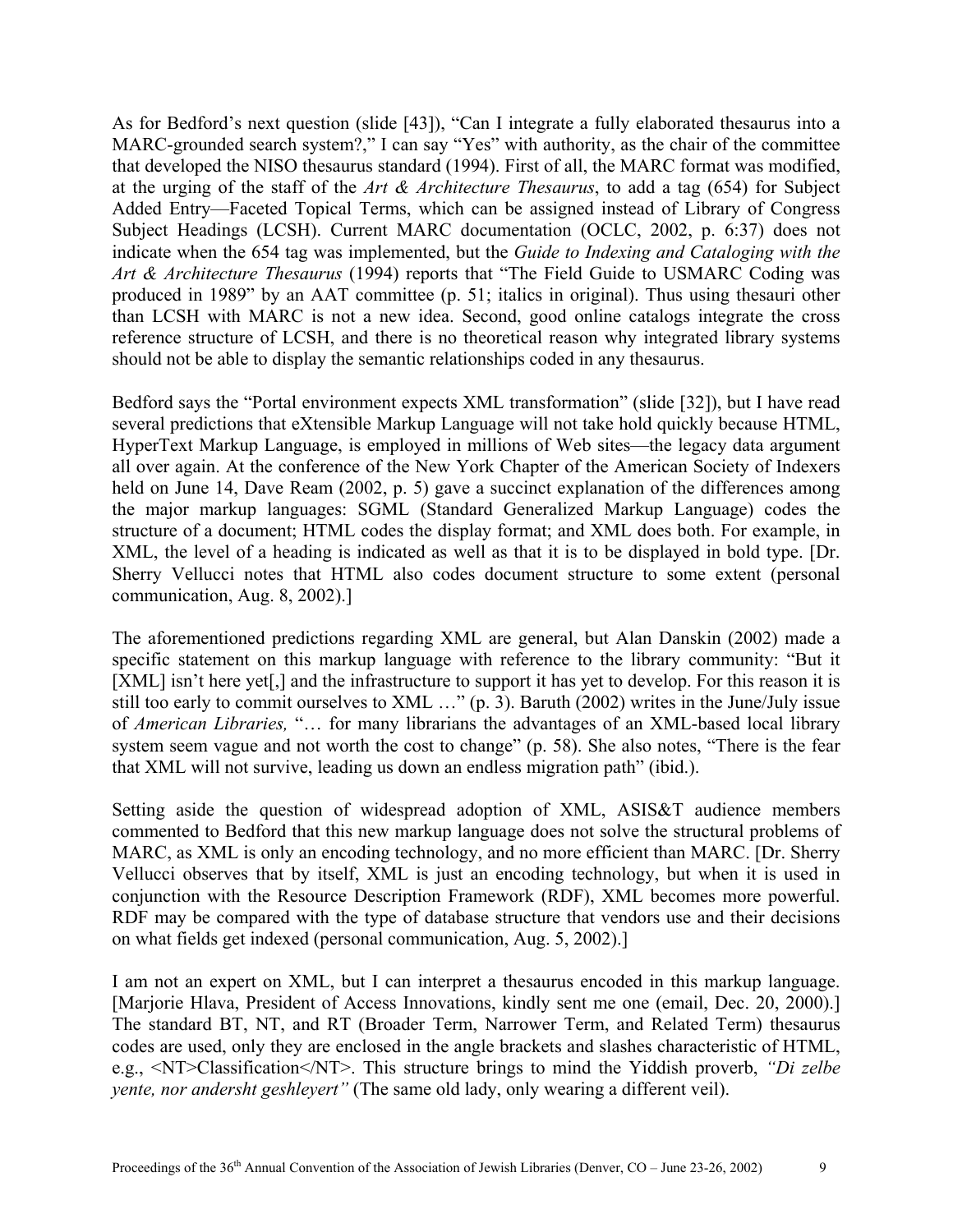Although I am not impressed with XML, Baruth (2002) makes a strong case for its adoption by librarians: "Our unique standards [i. e., MARC] could increasingly isolate us, leaving us unable to easily communicate our needs to others in the information industry or make use of their offthe-shelf XML-based products …" (p. 58).

Bedford posed the question "Is MARC dead?" in her capacity as the Senior Information Officer of the World Bank, an enormous organization that generates numerous reports and databases (slide [10]). She is right that MARC is not designed to cover all the types of content in her organization, but the question "Is MARC dead?" can be answered in the negative for smaller Judaica libraries that catalog primarily books. Even Dr. Bedford states that "MARC is alive in ILS [integrated library systems]" (slide [49]).

Bedford's question is highly relevant to large libraries that are responsible for cataloging their institution's archives, as well as manuscripts and visual resources, and which have to see to it that all these materials are readily searchable through their institution's Web site via a single interface. Baruth (2002) says, "… many [libraries] are retaining MARC and AACR2 for the OPAC but moving to other metadata standards for e-resources" (p. 58). Web sites have been cataloged in MARC, but the percentage is minuscule, since this work is largely a volunteer effort of librarians. Elhanan Adler's paper presented at the 2001 AJL Convention proves Baruth's point: the metadata for a digitized map (Adler, 2002, slide 26) does not use MARC tags, but rather two-letter codes, such as AU for author.

The future seems bright for human catalogers and indexers. If MARC dies, our skills will be applied to another record structure, which will probably be modified continuously, just as MARC has been. Alan Danskin (2002) says, "It seems quite possible that MARC and XML will coexist . . ." (p. 3). Chaos and diversity will continue to reign in the metadata community.

### **Acknowledgments**

I thank Dr. Denise Bedford for sharing her PowerPoint slides with me and for reviewing the presentation text of my paper after the Convention. Dr. Sherry Vellucci, Director of the Division of Library and Information Science, St. John's University, also reviewed the presentation text and contributed important observations. Research and travel support were provided by the University. Liliane Blattner of the Division of Library and Information Science assisted with the production of the transparencies for the presentation, and my personal assistant, Pennie J. Bjork, word processed the paper.

# **References**

*The following list includes all the items in the Annotated Bibliography distributed at the Convention, as well as additional references to document statements in this paper.* 

[AACR] (1967). *Anglo-American cataloging rules*. North American text. Chicago: American Library Association. [Part III: Non-book materials.]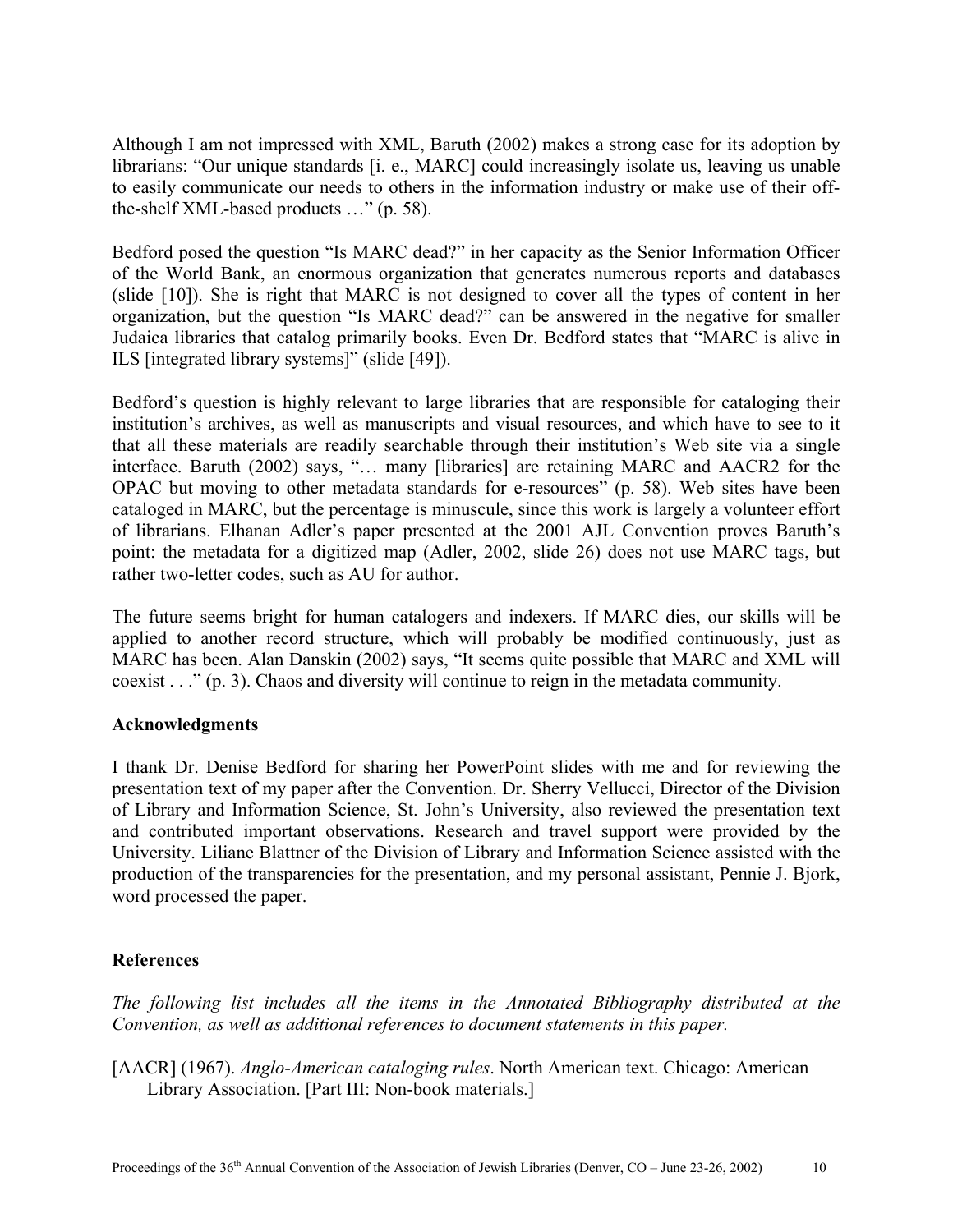- [AACR2] (1978). *Anglo-American cataloguing rules* (2<sup>nd</sup> ed.). Chicago: American Library Association.
- Adler, Elhanan (2000). Israeli Hebrew cataloging and the global village: Solutions, compromises and the Israeli inter-university library network. *Proceedings of the 34th Annual Convention of the Association of Jewish Libraries, Boca Raton, FL, June 1999,*  pp. 98-105*.* New York: Association of Jewish Libraries. [PowerPoint presentation illustrating the adaptation of MARC to Hebrew bibliographic data in the ALEPH-300 system.]
- Adler, Elhanan (2001). The Israeli "National Bibliographic Database on the Information Superhighway" Project. *Proceedings of the 35th Annual Convention of the Association of Jewish Libraries, Washington, DC, June 2000,* pp. 72-77. New York: Association of Jewish Libraries. [PowerPoint presentation outlining the problems of converting ALEPH data to MARC format.]
- Adler, Elhanan (2002). The Digitization Project of the Jewish National and University

Library: Progress Report – 2001. *Proceedings of the 36<sup>th</sup> Annual AJL Convention, La Jolla, CA, 2001.* www.jewishlibraries.org/ajlweb/publications\_files/proceedings36.htm (Accessed June 10, 2002). [Includes metadata for a digitized map (p. 7, slide 26).]

- American Library Association. Division of Cataloging and Classification (1949). *A.L.A. cataloging rules for author and title entries*  $(2^{nd}$  ed.). Clara Beetle (Ed.). Chicago: American Library Association. [Works of Special Type: Chapters 6-19.]
- Austin, Derek (1984). *PRECIS: A manual of concept analysis and subject indexing* (2<sup>nd</sup>) ed). London: The British Library, Bibliographic Services Division. [PRECIS is a complex indexing system once considered as a replacement for Library of Congress Subject Headings.]
- Baruth, Barbara (2002, June/July). Missing pieces that fill in the academic library puzzle: Cutting edge technologies can assure our place in the big picture. *American Libraries,* vol. 33 no. 6, pp. 58-63. [Discusses XML.]
- Bedford, Denise A. D. (2001). Is MARC alive in the context of the World Bank information architecture? Paper presented at the Annual Meeting of the American Society for Information Science and Technology, Nov. 6, 2001. Session abstract in *Proceedings of the 64th ASIST Annual Meeting,* vol. 38 (2001), p. 601. Medford, NJ: Information Today. Video of presentation available on CD-ROM from ASIS&T (1320 Fenwick Lane, Suite 510, Silver Spring, MD 20910). PowerPoint slides (not shown at the conference) available from the author:  $dbedford@worddbank.org$ . The slides are not numbered; bracketed numbers have been placed in the references of this paper. [The link to the PowerPoint Presentation at <http://www.asis.org/SIG/SIGLAN/> does not work (Accessed June 19, 2002).]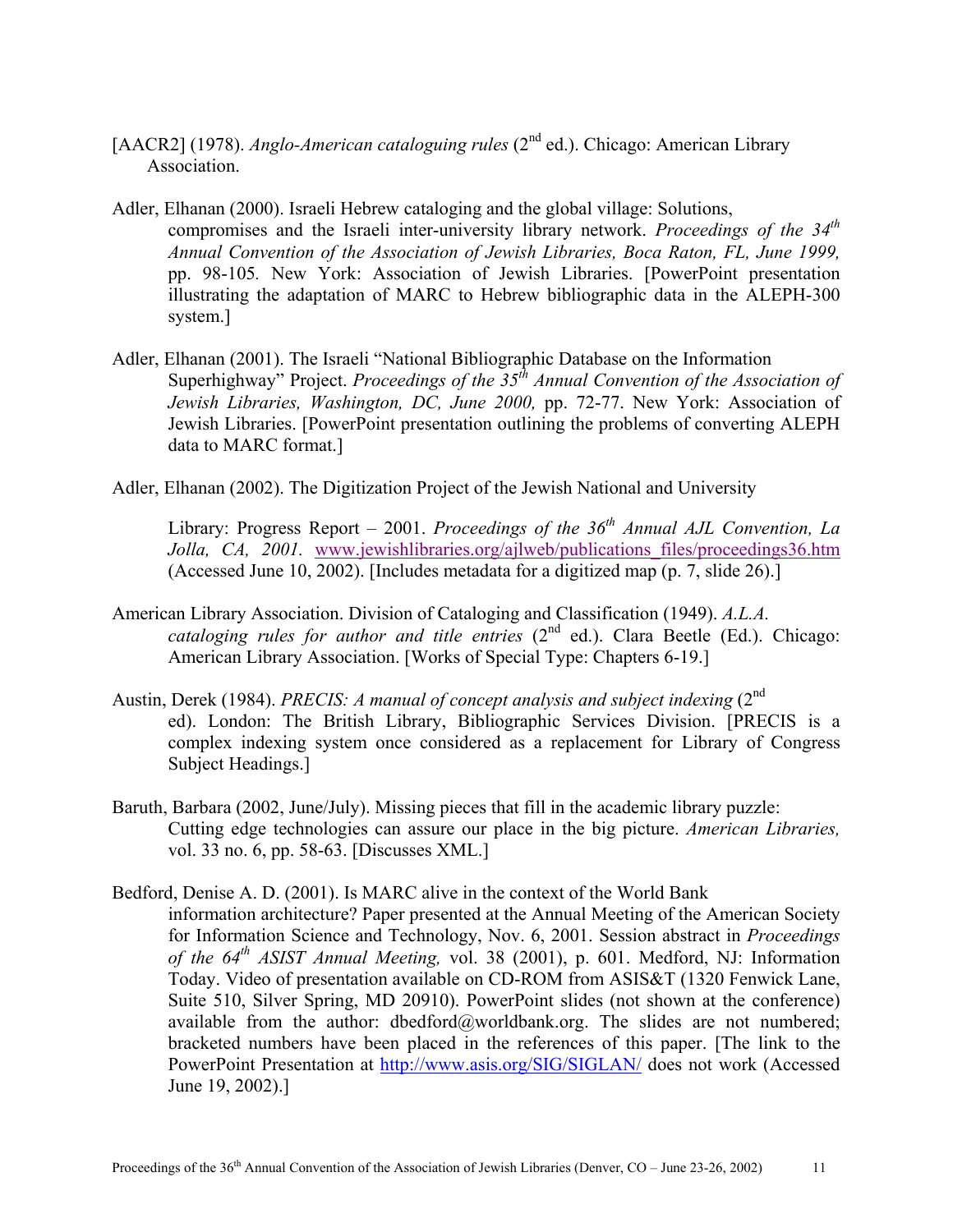Bicentennial Conference on Bibliographic Control for the New Millennium (2001).

*Proceedings of the Bicentennial Conference on Bibliographic Control for the New Millennium: Confronting the challenges of networked resources and the Web,* Washington, DC, Nov. 15-17, 2000. Sponsored by the Library of Congress Cataloging Directorate. Ann M. Sandberg-Fox (Ed.). Washington, DC: Library of Congress, Cataloging Distribution Service. Also available: <http://lcweb.loc.gov/catdir/bibcontrol/conference.html> (text of papers) and <http://lcweb.loc.gov/catdir/bibcontrol/cybercast.html>(videos of presentations) (Accessed Jun

- Brandeis University Libraries (1997). Yiddish music collection. © 1997. Last updated: 6/29/01. [http://www.library.brandeis](http://www.library.brandeis/).edu/specialcollections/findingguides/special/yiddishSheet Music.html (Accessed June 18, 2002; Aug. 7, 2002 [URL changed]).
- Bulman, Raymond F.; Parrella, Frederick J. (Eds.) (1994). *Paul Tillich: A new Catholic assessment*. Collegeville, MN: The Liturgical Press.
- Chomsky, Noam (1957). *Syntactic structures*. The Hague: Mouton. (Janua linguarum, series minor, nr. 4).
- Danskin, Alan (2002). Today MARC Harmonisation, tomorrow the World Wide Web: UKMARC, MARC21, XML and ONIX. *Catalogue & Index,* no. 143, pp. 1-3.
- Dublin Core Metadata Initiative (2000). *Dublin Core Qualifiers.* [http://dublincore.org/documents/dcmes-qualifiers](http://dublincore.org/documents/dcmers-qualifiers) (Accessed June 18, 2002).
- EDItEUR (2001). ONIX product information, Release 2.0: overview and summary list of data elements. London: EDItEUR, jointly with Book Industry Communication, London; Book Industry Study Group, New York. Reissued with corrections, 2 August 2001. <http://www.editeur.org/> (Accessed June 18, 2002).
- *Guide to indexing and cataloging with the Art & Architecture Thesaurus* (1994). Toni Petersen and Patricia J. Barnett (Eds.). New York: Oxford University Press.
- Lavagnino, Merri Beth; Hanson, Ardis; Bedford, Denise (2001). Is MARC dead? [abstract of session]. *Proceedings of the 64<sup>th</sup> ASIST Annual Meeting*, vol. 38, p. 601. Medford, NJ: Information Today.
- Leazer, Gregory H.; Smiraglia, Richard P. (1999). Bibliographic families in the library catalog: A qualitative analysis and grounded theory. *Library Resources & Technical Services,* vol. 43 no. 4, pp. 191-212. [Earlier publications on bibliographic relationships by Barbara B. Tillett and Sherry L. Vellucci are cited in this paper.]
- Lerner, Heidi G.; Jerchower, Seth (2002, June 24). *Metadata, digitization and the Cairo Geniza: Issues in user access and retrieval.* Paper presented at the 37<sup>th</sup> Annual Convention of the Association of Jewish Libraries, Denver, CO. [I thank the authors for sending me a copy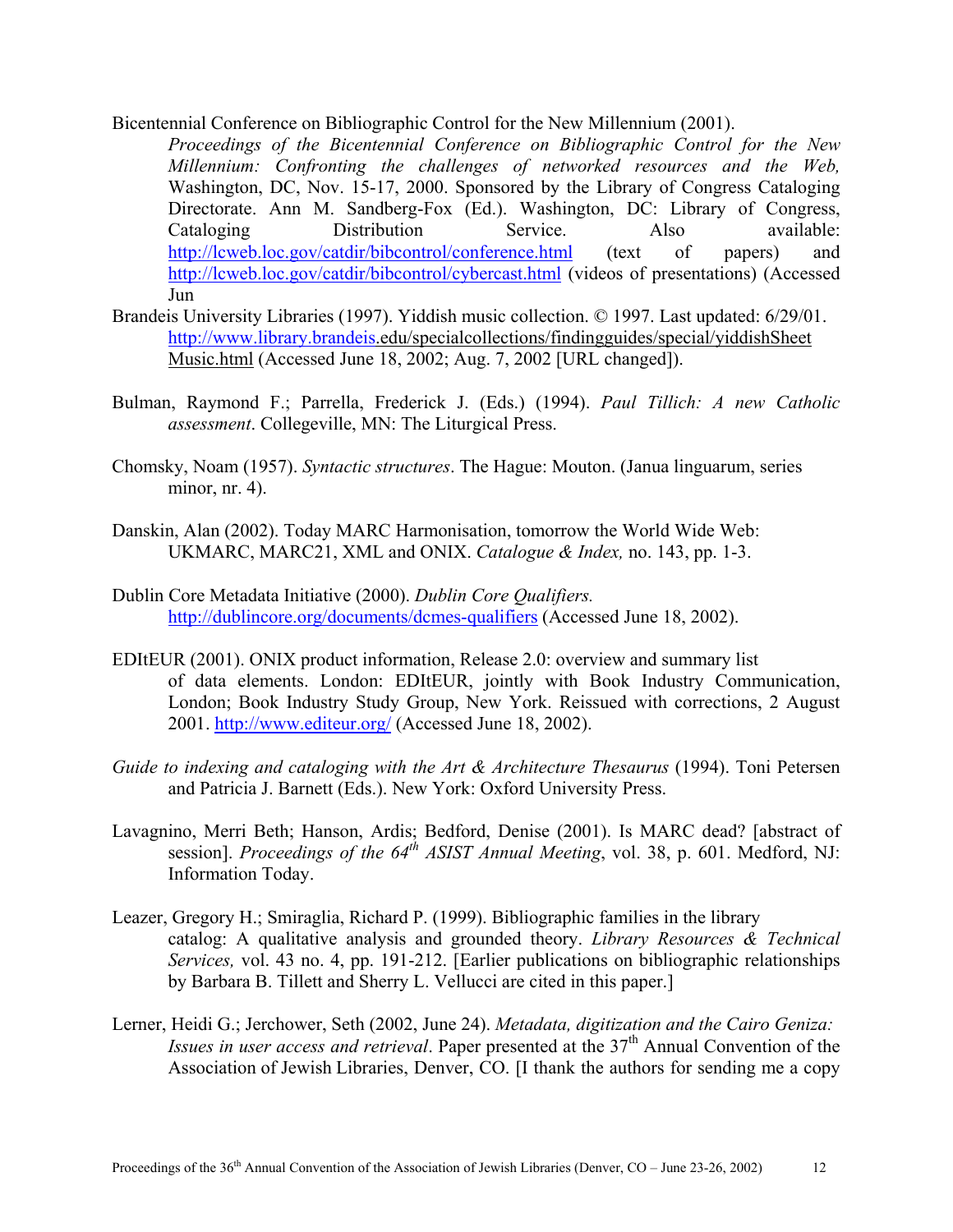of their paper and the template of MARC fields projected at the Convention, as well as a later revision/expansion of the template.]

- Levi, Judith (1984). ALEPH: An online real-time integrated library system. *Judaica Librarianship*, vol. 1 no. 2, pp. 58-63. [Illustrates customized field structures for bibliographic records.]
- Levine, Joyce (2002, March 11). *Under control?: Strategies for establishing name and subject authorities.* Paper presented at the Cataloging Workshop of the New York Metropolitan Area Chapter, Association of Jewish Libraries, New York University. [See next entry for a published summary.]
- Lovins, Daniel (2002, Summer-Fall). Getting it under control: Cataloging Workshop resolves classification dilemmas. *NYMA News: Newsletter of AJL-NYMA*, vol. 14 no. 1, pp. 4-6.
- Muller, Sharon (2001). A new type of archive for a new clientele in a new informational age: The photographic reference collection of the U. S. Holocaust Memorial Museum. *Proceedings of the 35th Annual Convention of the Association of Jewish Libraries, Washington, DC, June 2000,* pp. 82-85. New York: Association of Jewish Libraries. [The handout distributed by Muller at the Convention includes sample records for photos; these are not in the *Proceedings.*]
- Mulvany, Nancy C. (1994). *Indexing books.* Chicago: The University of Chicago Press. [The quality of author indexing is discussed in Chapter 2; multiple-author highlights are treated on p. 144.]
- NISO (National Information Standards Organization) (1994). *Guidelines for the construction, format, and management of monolingual thesauri: An American National Standard*. Bethesda, MD: NISO Press. (ANSI/NISO Z39.19-1993 (R1998).)
- OCLC (2002). *Bibliographic formats and standards* (3rd ed.). Dublin, OH: OCLC Online Computer Library Center. Also available: <http://www.oclc.org/bibformats/> (Accessed Aug. 7, 2002).
- Ream, David K. (2002, June 14). *Web-mounted indexes: Their variety and efficacy.* Paper presented at the 3rd Annual Conference of the New York Chapter of the American Society of Indexers: Past, Present and Future Indexes, New York, The Williams Club. PowerPoint slides available on the author's Web site: <http://www.levtechinc.com/ProdServ/RFPresentations.html>(Accessed Aug. 9, 2002).
- Saracevic, Tefko (1989). Indexing, searching, and relevance. In: Bella Hass Weinberg (Ed.), *Indexing: The state of our knowledge and the state of our ignorance: Proceedings of the 20th Annual Meeting of the American Society of Indexers, New York City, May 1988*, pp. 101-109. Medford, NJ: Learned Information. [Discusses consistency in the selection of search terms and in the assignment of index terms.]